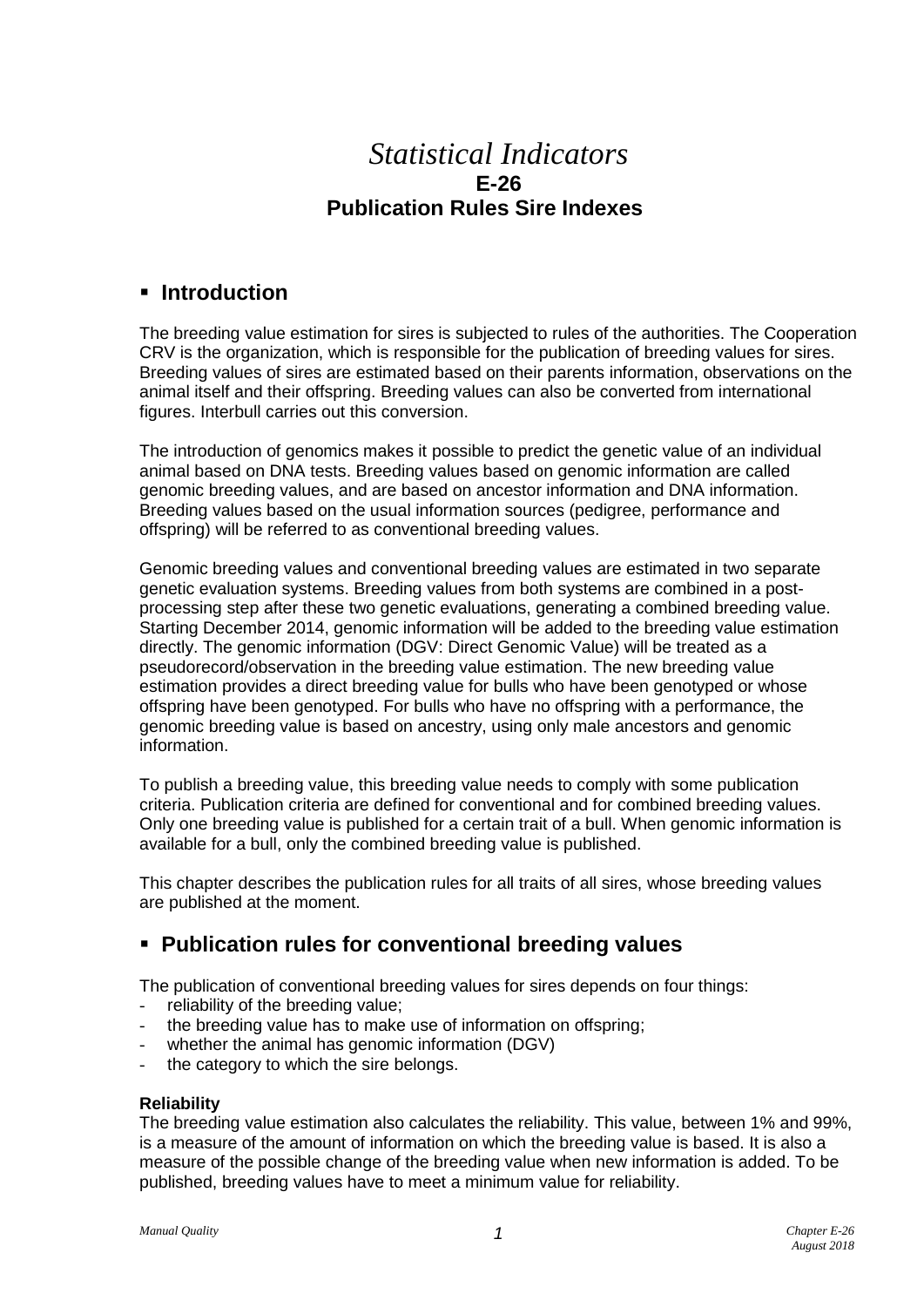The EU-regulation 2016-1012 describe the minimum values for reliability as follows (appendix 3, part 3, article 7):

*"For purebred breeding bulls of which the semen is meant to be used for artificial insemination, the minimum reliability should be at least:*

- *a. for bulls belonging to the milkbreeds (including dual purpose breeds) 0,5 for the most important traits of milk production …*
- *b. for bulls belonging to the meatbreeds (including dual purpose breeds) 0,3 for the most important traits of meat production …"*

#### **Genomic information**

The genomic information will be made available by the bull owner (for his own bulls) in the form of Direct Genomic Values (DGVs). The DGVs will be added to the breeding value estimation as an estimation method of the DGVs when it is validated by Interbull.

#### **Information on progeny**

To receive a breeding value for a trait, a sire is in most cases dependent on information of performances by his offspring. Besides the requirement regarding reliability, another requirement for publishing breeding values of sires is that every published breeding value has to contain information on the offspring of the sire. This means that the breeding value of a sire is published if at least one descendant has an observation for the concerning trait or for a correlated trait (predictor). The breeding value is also published if a sire has at least one descendant who contributes to the breeding value of the sire in the breeding value estimation. For example, a sire with one or more sons who has/have daughters in the breeding value estimation.

#### **Category of the sires**

The category of a sire depends on

- whether a sire has been used as an AI sire;
- whether a sire has been tested nationally and/or internationally;
- the moment at which offspring of the sire has been born. This is determined by the available pedigree information in the Cooperation CRV breeding value estimation.

The categorization of sires is redone before every breeding value estimation. Therefore, the category of a sire is fixed during one and the same publication run and will not differ per trait. However, a sire can change categories over the course of time. Table 1 shows the requirements per category.

#### Table 1. Overview of requirements for categorization of sires

| Category | Name and requirements                                                                                                      |  |  |
|----------|----------------------------------------------------------------------------------------------------------------------------|--|--|
| A        | <b>Nationally tested AI sire</b>                                                                                           |  |  |
|          | The sire has an AI code in the Netherlands and/or semen number in Flanders                                                 |  |  |
|          | The number of days between the birth date of the sire and the 15 <sup>th</sup> daughter in the<br>$\overline{\phantom{0}}$ |  |  |
|          | pedigree file (1) of the breeding value estimation is 1800 days at the most                                                |  |  |
|          | For privately-owned AI sires (AI code series 43000-44999 and 80000-83999) the                                              |  |  |
|          | number of days between the birth date of the sire and the 50 <sup>th</sup> daughter in the                                 |  |  |
|          | pedigree file (1) of the breeding value estimation is 1800 days at the most                                                |  |  |
| в        | <b>Internationally tested AI sire</b>                                                                                      |  |  |
|          | The sire has been AI tested abroad and is present in the Interbull breeding value                                          |  |  |
|          | estimation for milk production with foreign daughters                                                                      |  |  |
|          | The sire is not a category A sire: sire has less than 15 daughters in the pedigree                                         |  |  |
|          | file of the breeding value estimation or the number of days between the birth date                                         |  |  |
|          | of the sire and the 15 <sup>th</sup> daughter in the pedigree file of the breeding value                                   |  |  |
|          | estimation is more than 1800 days                                                                                          |  |  |
| C        | <b>Not AI tested sires</b>                                                                                                 |  |  |
|          | The sire does not meet the requirements for a national or international AI sire                                            |  |  |
| D        | International genomic AI sire                                                                                              |  |  |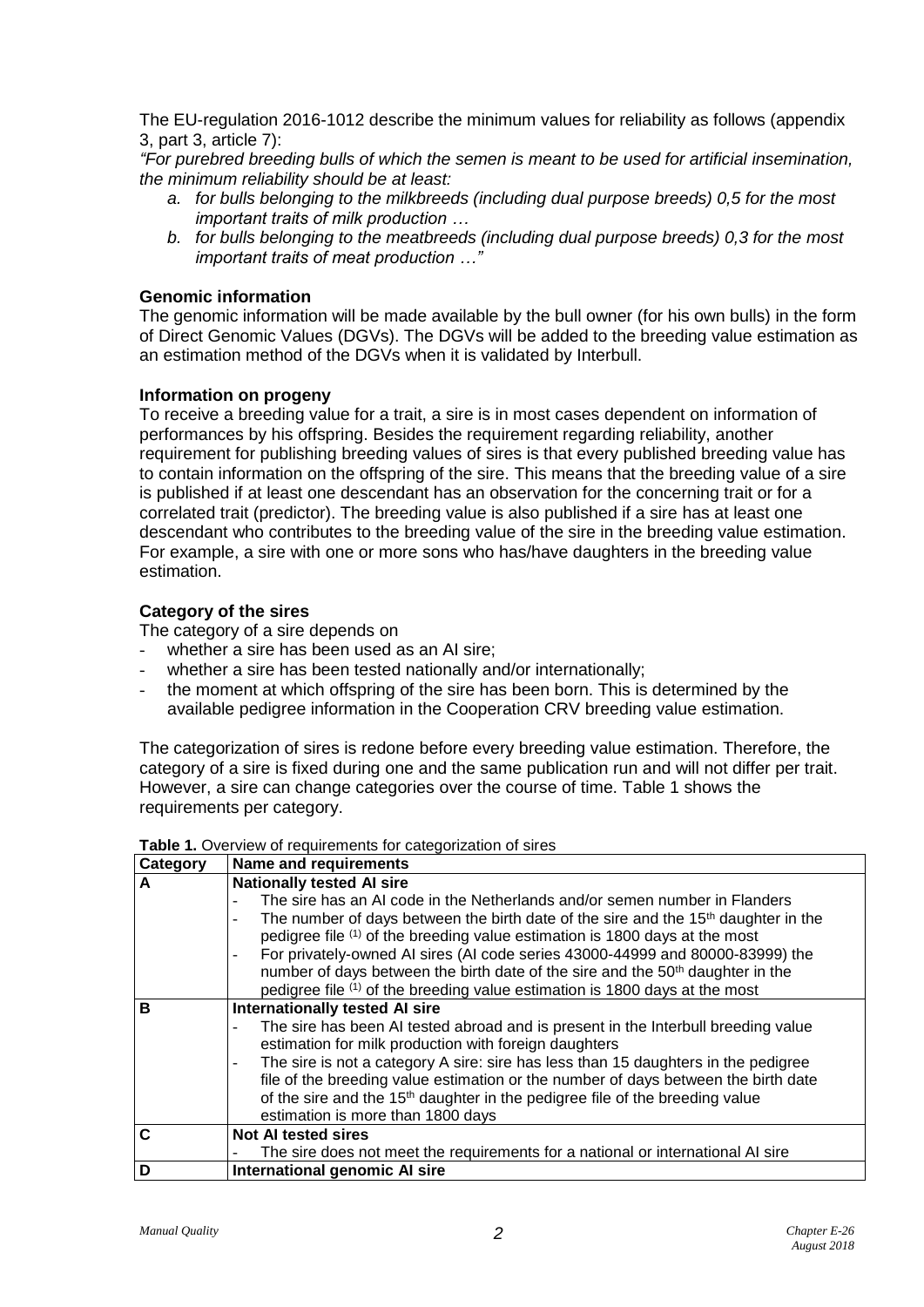|  | The sire is used as an AI sire abroad and is present in the Interbull genomic |
|--|-------------------------------------------------------------------------------|
|  | conversion.                                                                   |

(1) The pedigree file is the complete pedigree file compiled from the pedigree files delivered by the studbook organizations

#### **Publication rules**

For all bull categories (see below) the reliability of the milk production breeding values need to be at least 50% to be published. For the meat breeding values, the reliability needs to be at least 30% to be published. For all other traits, the minimum reliability of a breeding value is 25% to be published.

Taking into account reliability, information on offspring, genomic information (DGV) of the bull himself and the above categories of sires, the following general publication rules apply:

A-category bulls:

- The national breeding value of AI sires that have been tested nationally (category A) will be published if the breeding value has a reliability of at least 50% for milk production traits, 30% for meat production traits and 25% for all other traits and if the information of at least one descendant or the bull's own genomic information was incorporated in the breeding value. For production, somatic cell and udder health an extra requirement is added, which demands the breeding value to be based on at least 15 daughters with observations, in at least 10 different herds.
- If the Interbull breeding value has a reliability of 10% or higher, the Interbull breeding value will be published. Once the national breeding value of a sire has been published, the national breeding value will be maintained.

When introducing a new Interbull trait, the 10% requirement is applied once again.

B-category bulls:

- The national breeding value of AI sires that have been tested internationally (category B) will be published if it has a reliability of at least 50% for milk production traits, 30% for meat production traits and 25% for all other traits and if the information of at least one descendant or the bull's own genomic information has been incorporated in the breeding value, as long as no Interbull breeding value is available. This may be the case when a country, breed or trait is not participating in the Interbull evaluation.
- As soon as an Interbull breeding value is available, this will be published provided that the reliability is higher than 50% for milk production traits, 30% for meat production traits and 25% for all other traits. The Interbull breeding value will be overruled again by the national breeding value as soon as the national breeding value has a reliability of 90% or higher.

C-category bulls:

• The national breeding values of sires that have not been AI tested (category C) will be published if the reliability is more than 50% for milk production traits, 30% for meat production traits and 25% for all other traits and the breeding value is based on at least 10 descendants. Sires that have not been AI tested will not appear in the international indexation and will therefore never receive an Interbull breeding value.

D-category bulls:

• AI bulls who receive a converted genomic breeding value through Interbull, will have their breeding values published provided the reliability is 50% for milk production traits, 30% for meat production traits and 25% for all other traits or higher and the reliability of the converted Interbull genomic breeding value is less than 10% higher.

These rules are applied per group of traits, considering the main trait as leading, e.g. percentage of reliability for final score is defining for all conformation traits. Table 2 indicates which trait is the main trait within a trait group. It is possible for one group of traits of a sire to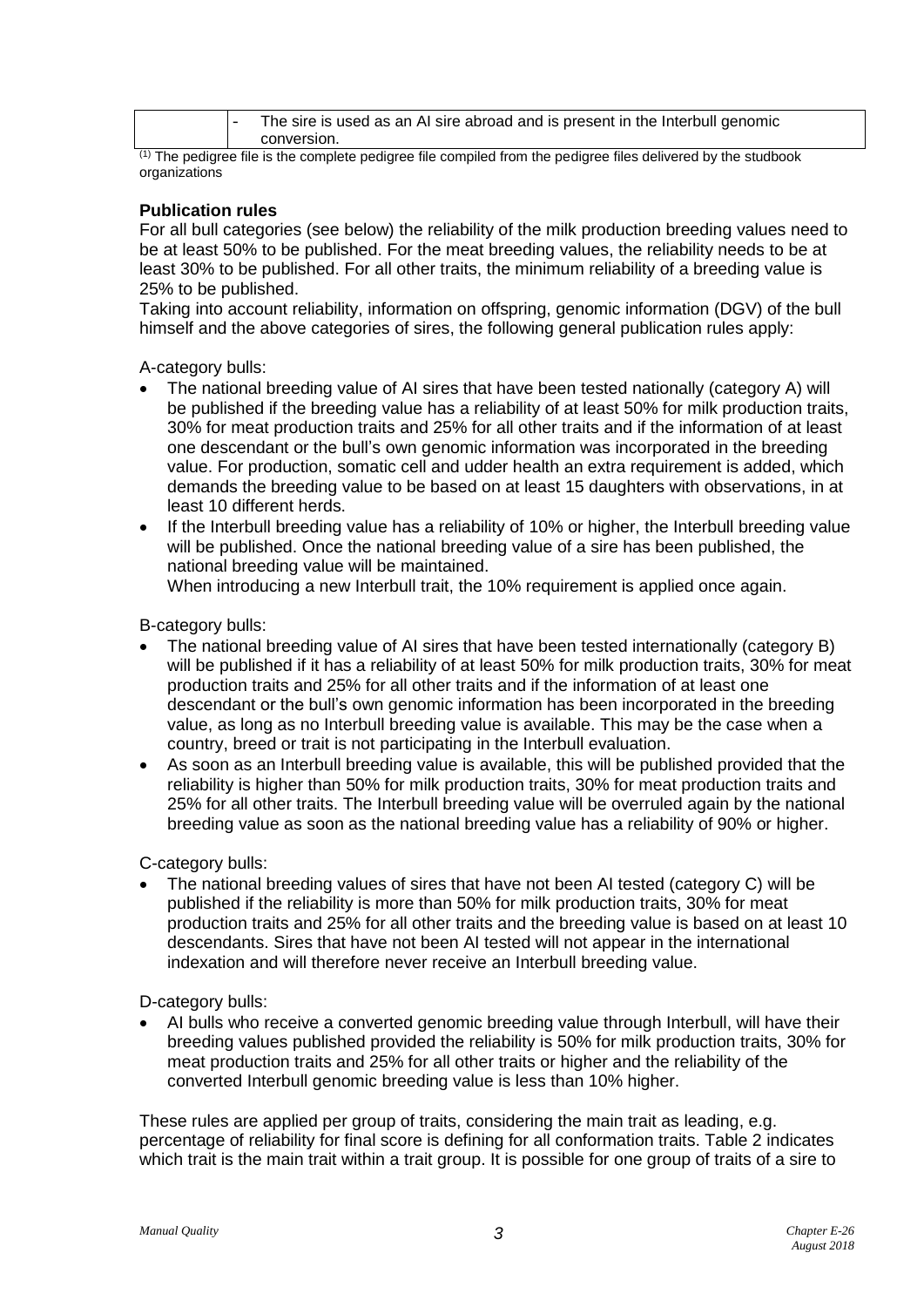be published as national breeding values and another group of traits of the same animal to be published as Interbull breeding values.

| Table 2. Overview of the main traits per trait group |  |
|------------------------------------------------------|--|
|------------------------------------------------------|--|

| <b>Trait group</b>                     | <b>Main trait</b>                 |
|----------------------------------------|-----------------------------------|
| Milk production                        | <b>Overall INET</b>               |
| Conformation                           | <b>Final Score</b>                |
| Longevity                              | Longevity                         |
| Fertility                              | <b>Overall Fertility</b>          |
| Somatic Cell Count                     | <b>Overall Somatic Cell Count</b> |
| Udder Health                           | Udder Health                      |
| Claw Health                            | Claw Health                       |
| <b>Calf Survival</b>                   | <b>Calf Survival</b>              |
| <b>Birthing Traits (direct effect)</b> | <b>Calving Ease</b>               |
| <b>Maternal Calving Process</b>        | <b>Maternal Calving Process</b>   |
| Vitality                               | Vitality                          |
| Maternal Vitality                      | <b>Maternal Vitality</b>          |
| <b>NVI</b>                             | <b>NVI</b>                        |
| Milking speed                          | Milking speed                     |
| Temperament                            | Temperament                       |
| Beef Merit Index traits                | <b>Beef Merit Index</b>           |
| Urea                                   | Overall Urea                      |

Parent averages may also meet the publication requirements, but they are never published in the publications/files.

NVI traits which do not have an official breeding value will not be used in the calculation of NVI.

Table 3 shows a summary of the individual publication requirements per trait, in case the breeding values contain daughters with performance.

## ▪ **Publication rules for combined breeding values**

If a bull has a genomic breeding value (DGV) for a trait, but he does not have offspring with performances for this trait, this breeding value is combined with the bull's pedigree-index. The pedigree index contains the breeding values of all known male ancestors of the bull. If a bull has a genomic breeding value (DGV) for a trait and he has offspring with performances for this trait, the breeding values from the breeding value estimation will be published. In this case, the genomic information will be added to the conventional breeding value as a pseudorecord.

A combined breeding value is published if a bull

- has an AI-code.
- is at least 10 months of age,
- the reliability of the combined breeding value of the main trait (table 2) has a reliability of at least 50% for milk production traits, 30% for meat production traits and 25% for all other traits.
- **Availability of breeding values**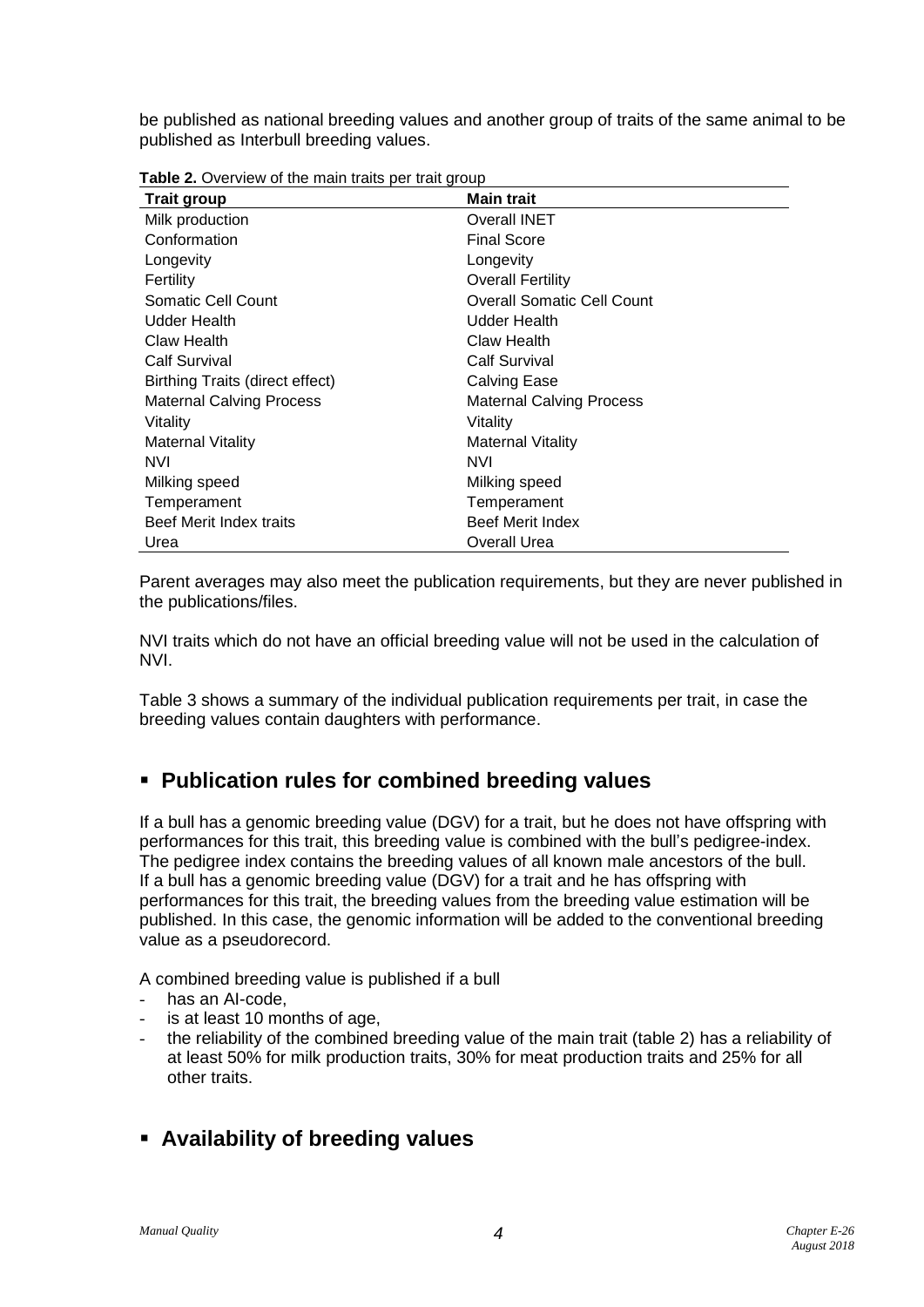A breeding value is publishable if a group of traits meet the requirements seen in Table 3. This table shows the requirements needed for animals belonging to the A, B or C category. For animals in the D category, no additional requirements exist.

The sires of categories A,B,C, and D are made available by Cooperation CRV. All publishable breeding values of the sires of categories A, B, C and D are available in the 031 file of the breeding value estimation.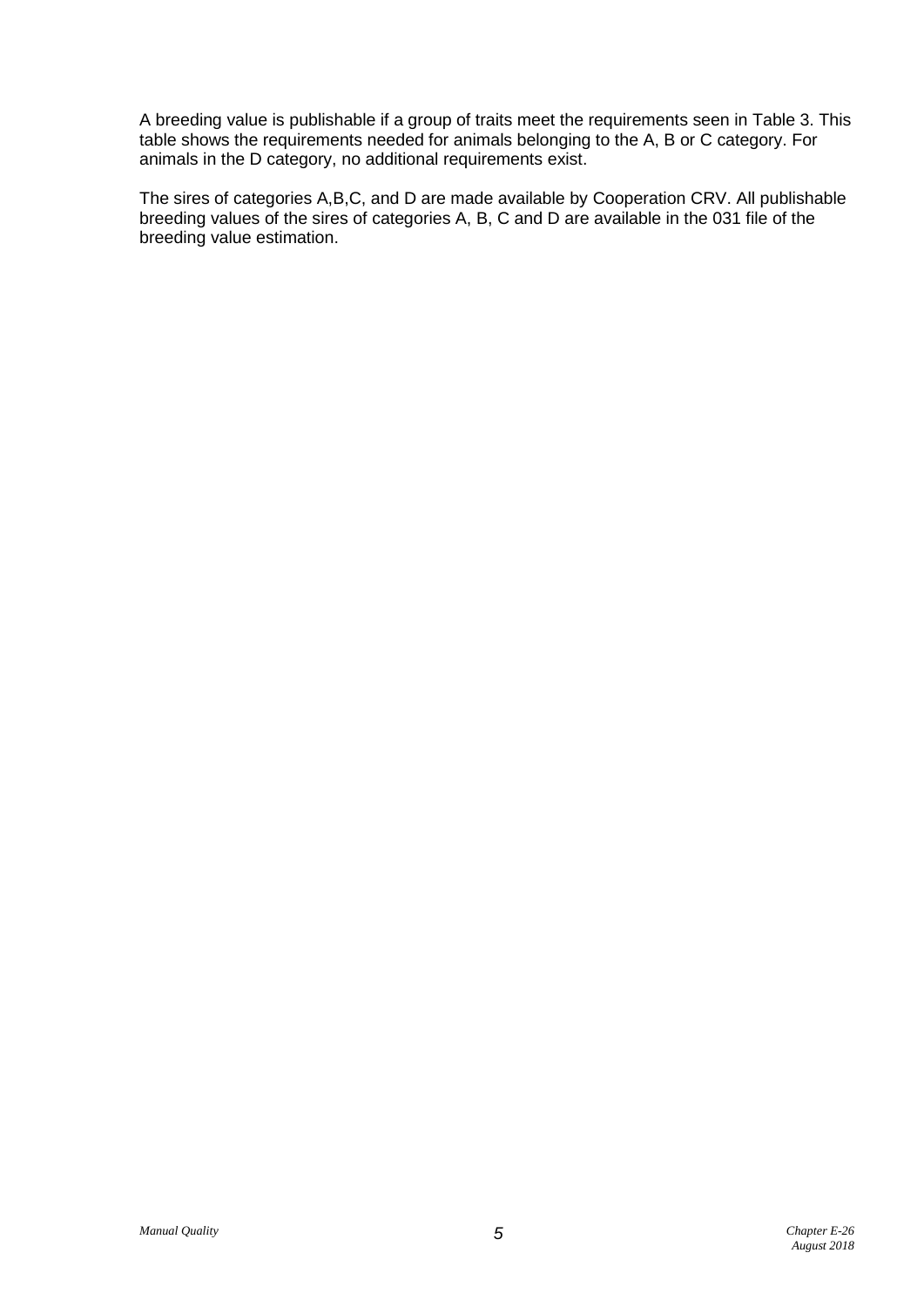|                                                                                                                                                                                                                                                                                                                                                                                | <b>Category of the sire</b>                                                                                                                                                                                                                                                                                                                                                                                                                                            |                                                                                                                                                                                                                                                                                                                                |                                                                                                                |  |
|--------------------------------------------------------------------------------------------------------------------------------------------------------------------------------------------------------------------------------------------------------------------------------------------------------------------------------------------------------------------------------|------------------------------------------------------------------------------------------------------------------------------------------------------------------------------------------------------------------------------------------------------------------------------------------------------------------------------------------------------------------------------------------------------------------------------------------------------------------------|--------------------------------------------------------------------------------------------------------------------------------------------------------------------------------------------------------------------------------------------------------------------------------------------------------------------------------|----------------------------------------------------------------------------------------------------------------|--|
|                                                                                                                                                                                                                                                                                                                                                                                |                                                                                                                                                                                                                                                                                                                                                                                                                                                                        |                                                                                                                                                                                                                                                                                                                                | C                                                                                                              |  |
| <b>Trait group</b>                                                                                                                                                                                                                                                                                                                                                             | nationally tested AI sire                                                                                                                                                                                                                                                                                                                                                                                                                                              | internationally tested AI sire                                                                                                                                                                                                                                                                                                 | <b>Not AI tested sires</b>                                                                                     |  |
| <b>NVI</b>                                                                                                                                                                                                                                                                                                                                                                     | Production is official                                                                                                                                                                                                                                                                                                                                                                                                                                                 | Production is official                                                                                                                                                                                                                                                                                                         | Production is official                                                                                         |  |
| <b>Production</b>                                                                                                                                                                                                                                                                                                                                                              | National BV if INET has a reliability of<br>50% or higher and is based on at least<br>15 daughters in at least 10 herds. 15<br>daughters have to be at least 120 days<br>in milk. For small local breeds <sup>(2)</sup> bulls<br>need to have at least 10 daughters with<br>observations and no minimum for<br>number of herds<br>ITB BV if ITB BV has at least a 10%<br>higher reliability than the national BV<br>and national BV has never been<br>published before | As long as ITB BV is not available: National BV if<br>INET has a reliability of 50% or higher and is based<br>on at least 15 daughters in a minimum of 10 herds.<br>15 daughters have to be at least 120 days in milk<br>ITB BV with at least 50% reliability for INET<br>National BV if INET has a reliability of 90% or more | National BV with a reliability<br>of 50% or higher for INET<br>and is based on at least 10<br>daughters        |  |
| <b>Other traits</b><br><b>Conformation</b><br>Longevity <sup>1</sup><br><b>Birth Traits</b><br><b>Maternal Calving</b><br><b>Process</b><br><b>Vitality</b><br><b>Maternal Vitality</b><br><b>Udder Health</b><br><b>Temperament</b><br><b>Milking Speed</b><br>Urea<br>Somatic cell count<br><b>Claw health</b><br><b>Calf survival</b><br><b>Automatic milking</b><br>traits | National BV if BV for main trait has a<br>reliability of 25% or more<br>ITB BV if ITB BV has at least a 10%<br>higher reliability than the national BV<br>and national BV has never been<br>published before                                                                                                                                                                                                                                                           | As long as ITB BV is not available: National BV with<br>a reliability of 25% or higher for the main trait<br>As soon as ITB BV is available: ITB BV with a<br>reliability of 25% or higher for the main trait<br>National BV if main trait has a reliability of 90% or<br>higher                                               | National BV with a reliability<br>of 25% or higher for the<br>main trait and based on at<br>least 10 daughters |  |

Table 3. Publication requirements per trait group and category of the sire for the press publication and the sire files (ITB = Interbull, BV = breeding value)